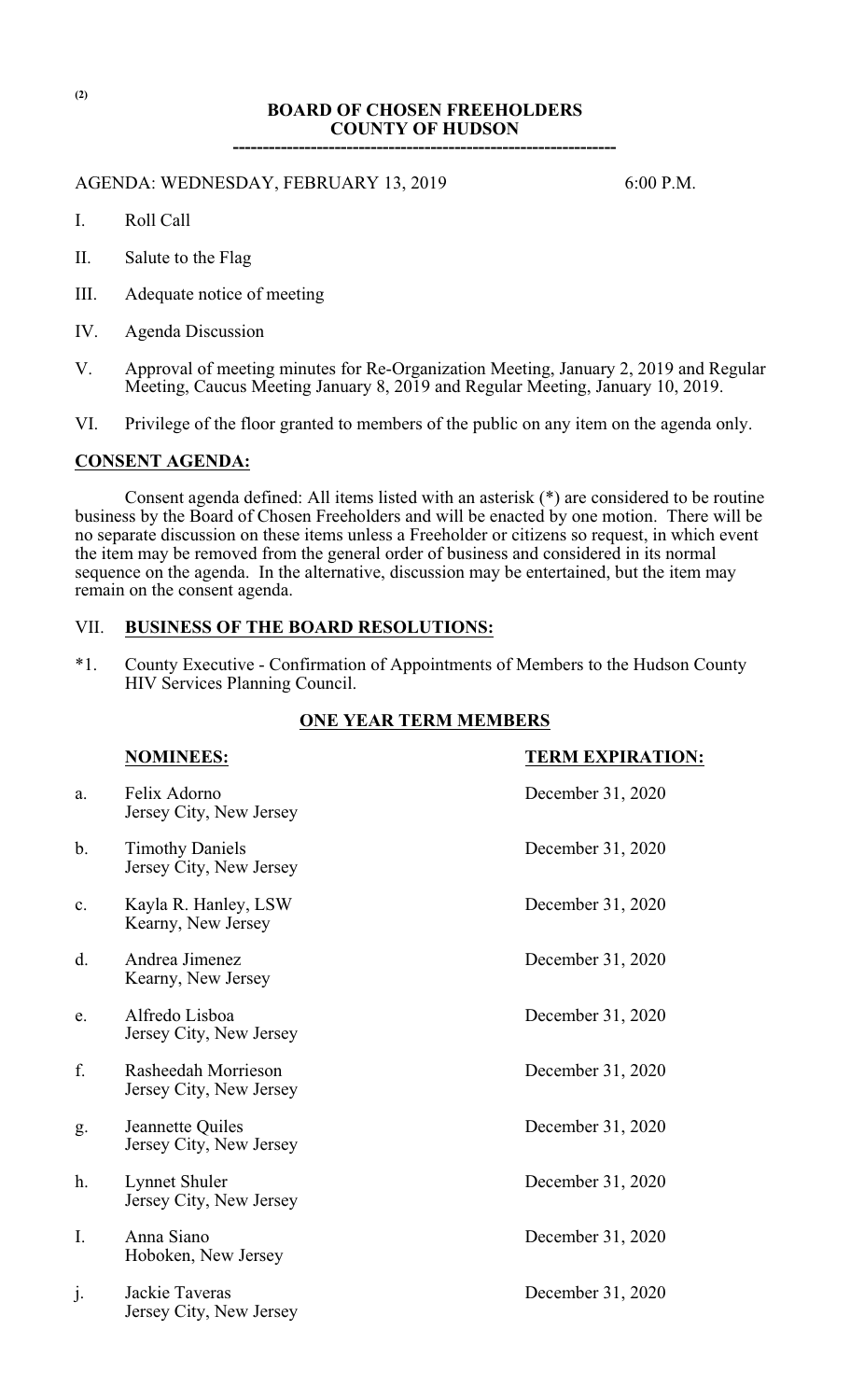- 
- \*2. Finance and Administration 2019 Emergency Temporary Appropriations N.J.S.A 40A:4-20 - Grants Only.
- \*3. Roads and Public Property Resolution authorizing application for State grant funds through the New Jersey Department of Transportation (NJDOT) Local Freight Impact Fund and accepting said funds, if awarded for the "Improvements to County Road" in the City of Jersey City and Town of Secaucus Fiscal - Year 2019 - \$2,424,764.95 - to County).
- \*4. Sheriff's Office Resolution approving grant application and acceptance of grant funds, if awarded from the New Jersey Division of Highway Traffic Safety for the 2019 Distracted Driving Crackdown U Drive U Text U Pay - April 1, 2019 to September 30, 2019 - \$40,000.00.
- \*5. Sheriff's Office Resolution approving grant application and acceptance of grant funds, if awarded from the New Jersey Division of Highway Traffic Safety Grant - October 1, 2019 to September 30, 2020 - \$50,000.00.
- \*6. Prosecutor's Office Resolution accepting grant funds from the New Jersey Division of Criminal Justice from the 2018 New Jersey State Body Armor Replacement Fund - \$63,470.11.
- \*7. Health and Human Services Resolution authorizing application and acceptance of funds, if awarded, from the New Jersey Governor's Council on Alcoholism and Drug Abuse for Fiscal Year 2020 - July 1, 2019 through June 30, 2020 - \$608,898.00.
- \*8. Health and Human Services Resolution authorizing Ryan White Formula Grant Award allocations to various professional services providers and providers awarded through a competitive process - March 1, 2019 through February 29, 2020 - \$2,944,855.00.
- \*9. Health and Human Services Resolution authorizing Ryan White Supplemental Grant Award Allocations to various professional services providers - March 1, 2019 through February 29, 2020 - \$1,644,459.00.
- \*10. Health and Human Services Resolution authorizing Ryan White Minority AIDS Initiative (MAI) Grant Award Allocations to various professional services providers and providers awarded through a competitive process - March 1, 2019 through February 29, 2020 - \$458,138.00.
- \*11. Health and Human Services Resolution awarding a Fair and Open Professional Services Contract to Holmwood Data Consulting for Quality Management, Administrative Support and Data Coordination Services for the Ryan White HIV/AIDS Services Program - March 1, 2019 through February 29, 2020 - \$150,000.00.
- \*12. Prosecutor's Office Resolution authorizing payment to Cellebrite, Inc. for the support and maintenance of proprietary computer hardware and software for the purchase of Cellebrite Cellular Phone Extraction and Analyzation Software renewal and license renewal and for the purchase of a Cellebrite Cellular Phone Extraction Infield Unit Software renewal and license renewal for the Hudson County Prosecutor's Office - \$8,820.00.
- \*13. Prosecutor's Office Resolution authorizing payment to Steven Simring, M.D., for professional services rendered on behalf of the Hudson County Prosecutor's Office - \$8,200.00.
- \*14. Law Resolution awarding Professional Services Contract Non-Fair and Open to Frances Nicotra, Esq. to represent indigent persons in Family Court - January 1, 2019 to December 31, 2019 - \$32,000.00.
- \*15. Law Resolution authorizing Sixth Amendment to professional services contract Non-Fair and Open for the provision of Environmental Engineering Services Dresdner Robin Environmental Management, Inc. - \$48,250.00.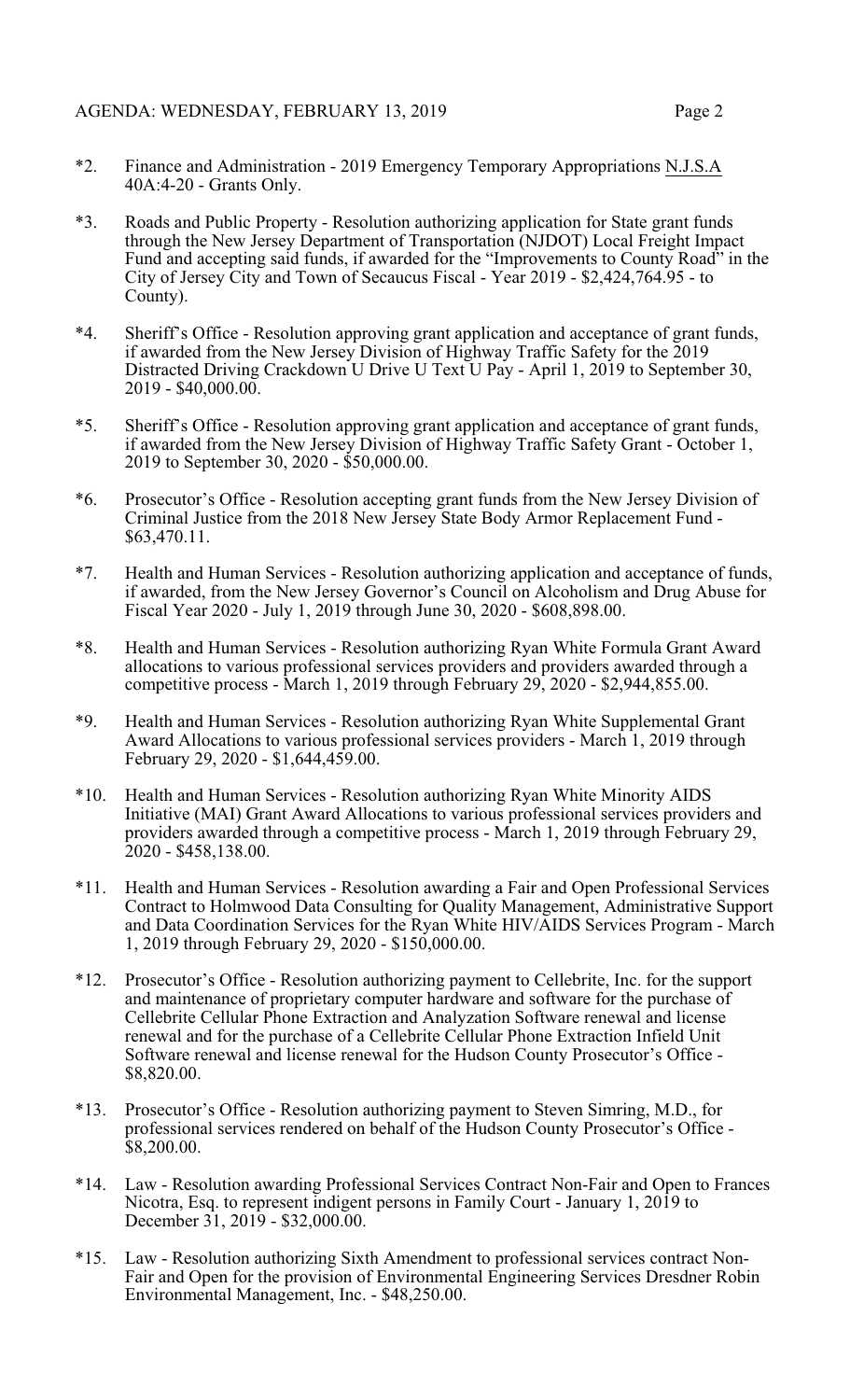# AGENDA: WEDNESDAY, FEBRUARY 13, 2019 Page 3

\*16. Purchasing - Approve Purchasing Agent's award, purchases made under State Contracts:

|                | <b>VENDOR</b>                                        | <b>COMMODITY</b>                                                                          | <b>AMOUNT</b> | <b>DEPT</b>                                 |
|----------------|------------------------------------------------------|-------------------------------------------------------------------------------------------|---------------|---------------------------------------------|
| a.             | <b>Consolidated Steel</b><br>Kenilworth, NJ          | Fencing along DeFino<br>Way (Engineering)                                                 | \$9,900.00    | Roads &<br>Public<br>Property               |
| b.             | Dell Marketing<br>Pittsburgh, PA                     | Bluestone Probate System \$20,391.94<br>Software Annual<br>Maintenance                    |               | Surrogate's<br>Office                       |
| $\mathbf{C}$ . | East River Energy<br>Guildford, CT                   | Gasoline (87 Octane)                                                                      | \$50,000.00   | Various                                     |
| d.             | <i>*Fastenal Co.</i><br><b>Kearny</b> , NJ           | <b>Industrial Supplies</b><br>and Equipment                                               | \$25,000.00   | <b>Various</b>                              |
| e.             | <b>General Sales</b><br>Kenvil, NJ                   | <b>Purchase Additional</b><br>Equipment for 2019<br>Ford Utility Vehicle                  | \$9,918.26    | Sheriff's<br>Office                         |
| f.             | <b>Hertrich Fleet Service</b><br>Milford, DE         | Purchase $(6)$ six 2019<br><b>Ford Fusion Vehicles</b>                                    | \$106,650.00  | Prosecutor's<br>Office                      |
| g.             | *M&G Auto Parts, Inc.<br><b>North Bergen, NJ</b>     | <b>Auto Parts</b>                                                                         | \$10,000.00   | Roads &<br><b>Public</b><br><b>Property</b> |
| h.             | National Fuel Oil<br>Newark, NJ                      | Fuel Oil #2 (Heating)                                                                     | \$20,000.00   | Various                                     |
| I.             | <b>Ricoh Business Solutions</b><br>Rochelle Park, NJ | Copier Maintenance,<br>Repairs, Parts, & Supplies                                         | \$25,000.00   | Various                                     |
| j.             | <b>**SHI International</b><br><b>Somerset, NJ</b>    | <b>SolarWinds License</b><br><b>Renewal for Software</b><br>and Monitors<br>(\$12,560.16) | \$135,805.79  | Data<br><b>Processing</b>                   |
|                |                                                      | Adobe VIP Enterprise<br>Agreement (\$12,334.63)                                           |               | Data<br>Processing                          |
|                |                                                      | Replace Existing Server<br>$(\$60,911.00)$                                                |               | Correctional<br>Center                      |
|                |                                                      | Software Licenses and<br><b>Related Services</b><br>$(\$50,000.00)$                       |               | Various                                     |
| k.             | Van Dine's Inc.<br>Hackensack, NJ                    | <b>Purchase of Snow Plows</b><br>and Blades                                               | \$25,000.00   | Parks                                       |
| 1.             | *W.B. Mason Co., Inc.<br>Secaucus, N.J.              | <b>Office Furniture</b><br>$(\$5,529.30)$                                                 | \$35,529.30   | Sheriff's<br><b>Office</b>                  |
|                |                                                      | <b>Office Supplies</b><br>(\$30,000.00)                                                   |               | <b>Various</b>                              |
| m.             | Xerox Corp.<br>Lewisville, TX                        | Copier Maintenance,<br>Repairs, Parts and Supplies                                        | \$50,000.00   | Various                                     |

TOTAL \$523,195.29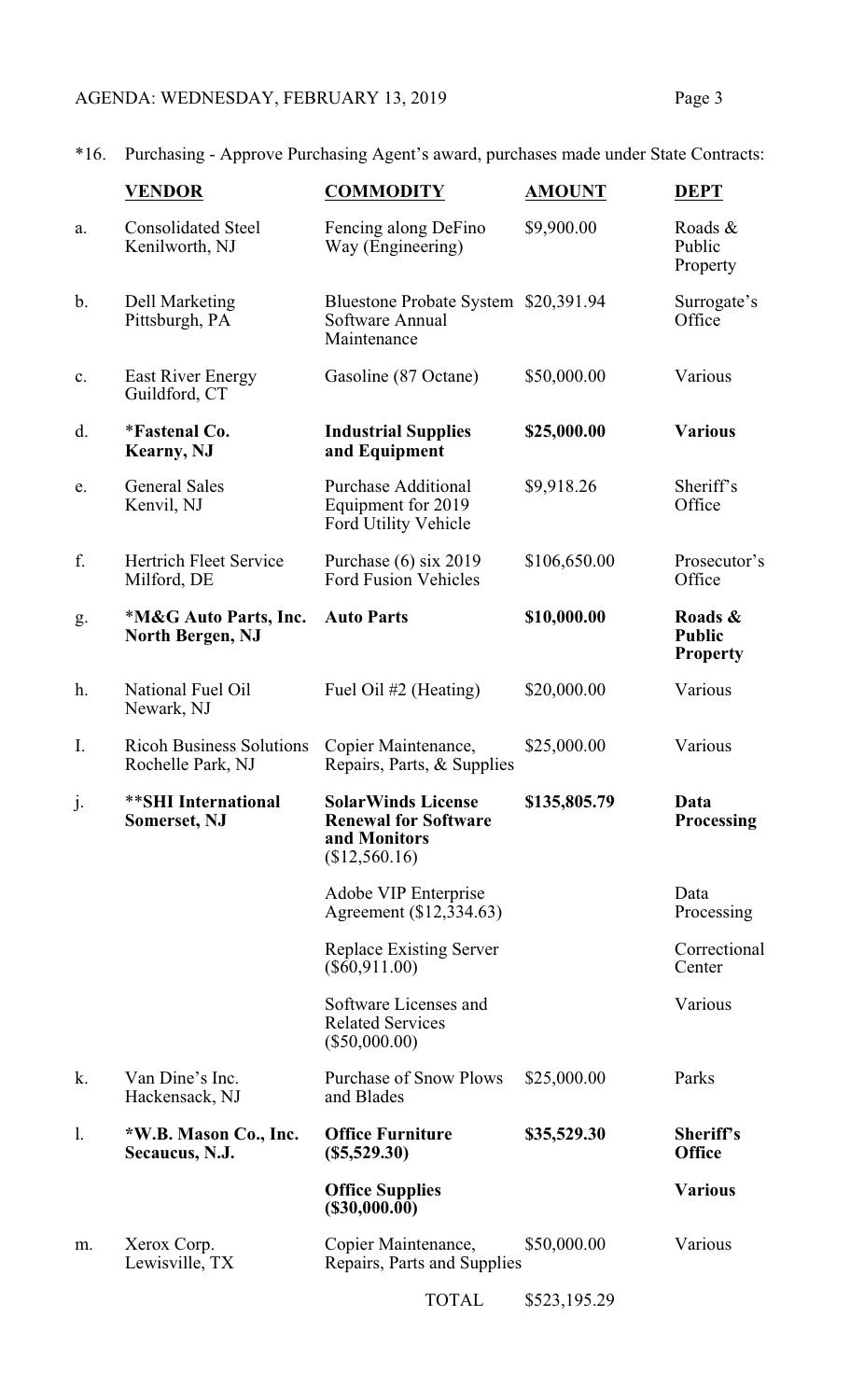#### **\*Denotes: Hudson County Vendor \*\*Denotes: WBE**

\*17. Purchasing - Purchases made under The Education Services Commission of New Jersey Pricing System, formally known as "The Middlesex Regional Educational Services Commission."

|    | <b>VENDOR</b>                             | <b>COMMODITY</b>                                                                                                                                                                       | <b>AMOUNT</b> | <b>DEPT</b>                                 |
|----|-------------------------------------------|----------------------------------------------------------------------------------------------------------------------------------------------------------------------------------------|---------------|---------------------------------------------|
| a. | <b>CDW</b> Government<br>Vernon, Hill, IL | Computers and Associated \$25,000.00<br>Products                                                                                                                                       |               | Various                                     |
| b. | <b>**Murray Paving</b><br>Hackensack, NJ  | <b>Phase 2 of the</b><br><b>Restoration of the Barn</b><br><b>Carriage Roof in Lincoln</b><br>Park (\$176,792.51)                                                                      | \$239,953.36  | <b>Parks</b>                                |
|    |                                           | <b>Additional Electrical</b><br><b>Upgrades for Motorola</b><br><b>P25 Radio System</b><br>$(\$63,160.85)$                                                                             |               | Roads &<br><b>Public</b><br><b>Property</b> |
| c. | *V.E. Ralph & Son<br><b>Kearny</b> , NJ   | Purchase Mini First Aid \$104,908.66<br><b>Kits and Specialized</b><br><b>Tactics for Swat Team</b><br>$(\$5,311.82)$                                                                  |               | <b>Prosecutor's</b><br><b>Office</b>        |
|    |                                           | <b>Purchase Emergency</b><br><b>Medical Trauma</b><br><b>Equipment for Hudson</b><br><b>County Rescue Task</b><br><b>Force (Office of Emergency</b><br><b>Management</b> (\$99,596.84) |               | Roads &<br><b>Public</b><br><b>Property</b> |
|    |                                           | <b>TOTAL</b>                                                                                                                                                                           | \$369,862.02  |                                             |

## **\*Denotes: Hudson County Vendor \*\* Denotes: SBE**

- \*18. Purchasing Approve Purchasing Agent's awards:
	- a. Purchase Solar Salt Roads and Public Property one (1) reply two (2) year period - East Coast Salt Distribution, Inc. - contract shall not exceed \$16,513.50.
	- b. CONTRACT EXTENSION Rubbish Removal Parks and Roads and Public Property - March 9, 2019 to June 8, 2019 - County reserves the right to terminate upon 7 days notice - Joseph Smentkowski, Inc. - contract shall not exceed  $$194,946.00.$
	- c. REQUEST FOR FUNDS Automotive Parts Including Automobile and Truck Parts - Northeast Auto Truck Parts, LLC - additional funds requested \$40,000.00 new contract amount \$450,000.00.
	- d. REQUEST FOR FUNDS Automotive Parts Including Automobile and Truck Parts - M&G Auto Parts, Inc. - additional funds requested \$40,000.00 - new contract amount \$624,000.00.
	- e. REQUEST FOR FUNDS Standby Generators and Switch Maintenance Roads and Public Property - Weld Power Service Company - original contract amount \$98,000.00 - Contract Addition No. 1 (Approved 12/20/2018) \$5,000.00 - Additional Funds Requested \$20,000.00 - new contract amount \$123,000.00.
	- f. BID REJECTION For Porta Potty Services.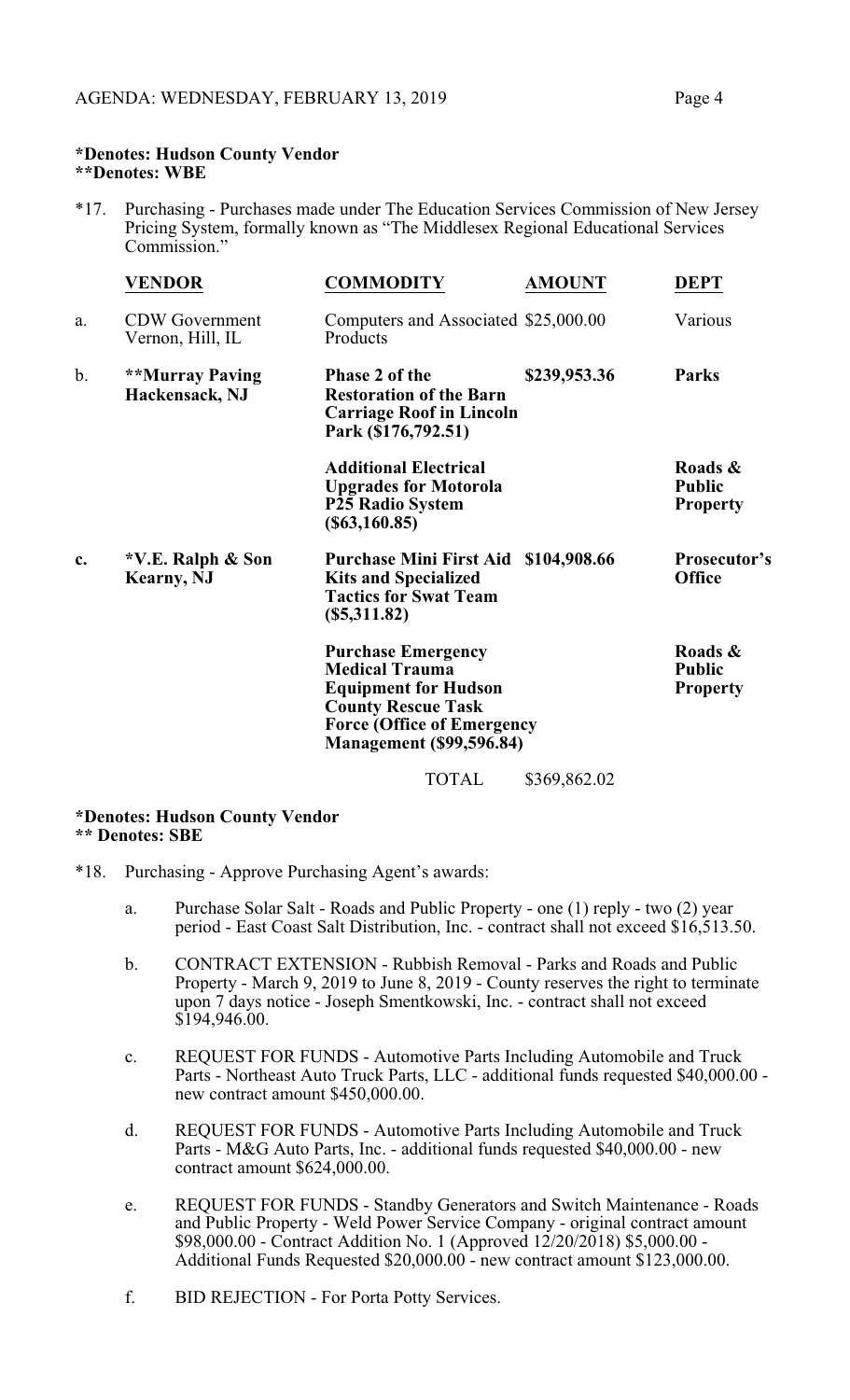- \*19. County Clerk/Superintendent of Elections/Clerk of the Board of Elections Resolution amending Resolution Nos. 42-1-2017 and 762-12-2018 extending the contract term and approving Addition No. 2 to a Fair and Open Contract with Royal Printing Service for the provision of election related printing services on behalf of the County Clerk, Superintendent of Elections and Board of Elections - Printing of Election Materials - \$40,000.00.
- 20. **TABLED** Law Resolution authorizing a Burial Benefit Payment for retired employee members of the Hudson County Employees' Pension Fund - \$712,000.00.
- \*21. Law Resolution authorizing the use of Competitive Contracting to retain environmental related consulting services for the Department of Parks and Recreation, Division of Housing and Community Development.
- \*22. Corrections Resolution amending Resolution No. 283-5-2018 to extend a Non-Fair and Open Professional Service Contract with Horizon Health Center, Inc. a Federally Qualified Health Center ("FQHC") - March 1, 2019 to April 30, 2019 - \$100,000.00.
- \*23. Law Resolution authorizing the use of Competitive Contracting to retain the medical services of a fully certified Federally Qualified Health Center ("FQHC").
- \*24. Finance and Administration Resolution authorizing the continuation of various service agreements between Hudson County and the State of New Jersey relative to the operation of the Superior Court for Mailroom, Printing, Vehicle Repair Services, Electrician Services and Carpentry Services - July 1, 2018 to June 30, 2019 - minimum of \$190,120.00 - maximum of \$288,426.00.
- \*25. Roads and Public Property Resolution authorizing an agreement with Town of Secaucus to reimburse the Town of Secaucus for the work related to the cleaning and dredging of the Detention Basin at the rear of the Meadowview Campus.
- \*26. Law Resolution authorizing termination of the agreement between the County of Hudson and the County of Union which authorized Hudson County Juvenile Detention Residents to be housed at the Union County Juvenile Detention Center.
- \*27. Law Resolution amending Resolution No. 779-12-2016 which approves an agreement between the County of Hudson and the County of Bergen authorizing Hudson County Juvenile Detention Residents to be housed at the Bergen County Juvenile Detention Center.
- \*28. Law Resolution amending Resolution No. 778-12-2016 which approves an agreement between the County of Hudson and the County of Morris authorizing Hudson County Juvenile Detention Residents to be housed at the Morris County Juvenile Detention Center.
- 29.
- \*30. Law Resolution authorizing an agreement with 626-630 Central Avenue, LLC. ("Redeveloper") for the monetary contribution to be paid to the County for the Central Avenue Extension Project.
- \*31. Roads and Public Properties Resolution authorizing membership in and execution of a Mutual Aid and Assistance Agreement with Participating Units through the State Department of Law and Public Safety.
- \*32. Health and Human Services Resolution approving an Affiliation Agreement between Meadowview Psychiatric Hospital and Caldwell University - April 5, 2019 through April 4, 2022.
- \*33. Law Resolution authorizing Separation Agreement and Termination of Contract entered into on November 20, 2017, between the County of Hudson and DMD Contracting, LLC.